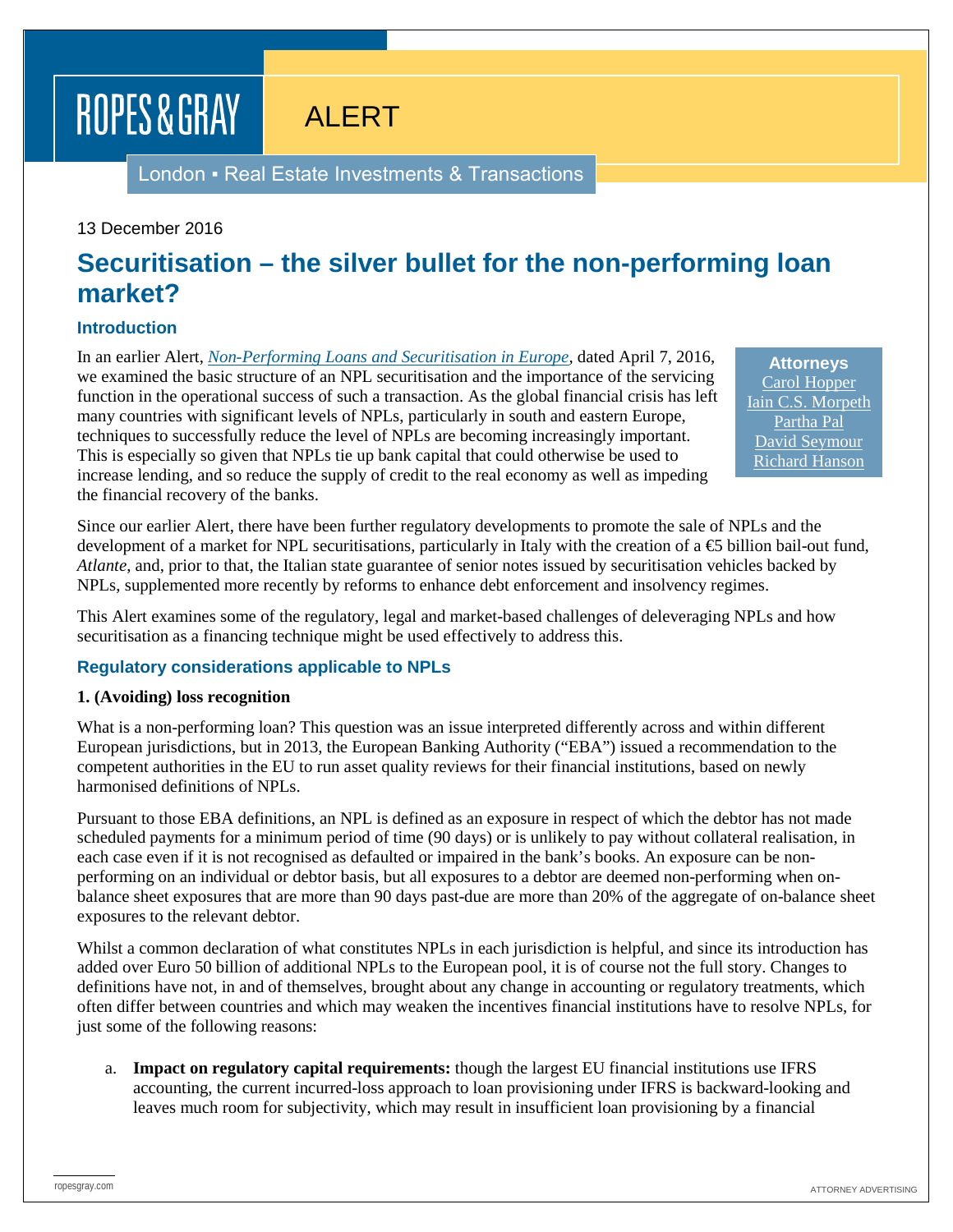### ROPES&GRAY

institution in respect of its NPLs, especially where there are other strategic reasons to avoid loss recognition such as the impact on capital adequacy ratios;

- b. **IFRS 9:** IFRS 9 (which comes into force on 1 January 2018) requires lower values of NPLs to be recognised on the balance sheet of a financial institution as soon as it adopts a selling strategy (known as the "business model test"), so again, financial institutions are potentially dis-incentivised from adopting such a strategy;
- c. **local accounting rules:** certain local regulators (for example in Spain, Hungary, Malta, Poland and Romania – which are jurisdictions that continue to harbour significant levels of NPLs) have additional accounting rules (including in respect of loan provisioning) that have a negative impact;
- d. **write-offs:** whilst from the perspective of transparency and capital adequacy, writing off loans that a financial institution no longer expects to be repaid appears a positive matter, retaining NPLs but increasing the provisions made in respect of them also make financial institutions appear less risky and could therefore increase financial institutions' external credit ratings, thereby creating another reason why financial institutions could be dis-incentivised to deal promptly with NPLs; and
- e. **lack of commonality:** as a general matter, the current lack of commonality across the EU in terms of the accounting or regulatory metrics used to estimate capital requirements, risk weighting and impairment levels could be seen as an impediment to a transparent and liquid NPL market.

#### **2. Regulatory environment**

In addition to the commercial drivers to avoid loss recognition, there have historically been regulatory hurdles to the deleveraging of NPLs using securitisation as a technique. Current regulation in this area seeks to impose high capital charges from the perspective of the financial institutions and insurers investing in such securitisations relative to other funding instruments of similar credit risk. The regulatory cost of securitisation of NPLs on the buy-side is therefore very high relative to the cost of holding the NPLs on balance sheet as originating bank or as direct purchaser of NPLs in a whole loan sale. Furthermore, the requirement for EU credit institutions to ensure that an eligible entity has "skin in the game" for the life of the transaction via the risk retention requirements in the Capital Requirements Regulation ("CRR") before investing in an NPL securitisation adds further complexity at a time when the European banking system is under pressure to deleverage its problem loans quickly and efficiently.

#### **3. Risk retention**

In terms of risk retention rules, the definition of a securitisation transaction for the purposes of the CRR is wideranging. It captures any transaction under which the credit risk associated with an underlying exposure is tranched, payments are dependent on the performance of the assets and where the risk of losses is throughout the life of the transaction. To consider this further, a typical structure for a NPL acquisition is as follows:

- a. NPL portfolio is sold by a financial institution to a private equity fund (the "Fund") after the completion of a competitive bidding process;
- b. the Fund acquires the portfolio via a newly incorporated vehicle (the "SPV"), which funds the acquisition by issuing/borrowing senior debt and subordinated debt (either of which could take the form of notes or loans) – the senior debt being in the form of funding from third-party financiers and the subordinated debt representing the "equity" interest of the Fund;
- c. the subordinated debt is contractually subordinated to the senior debt; and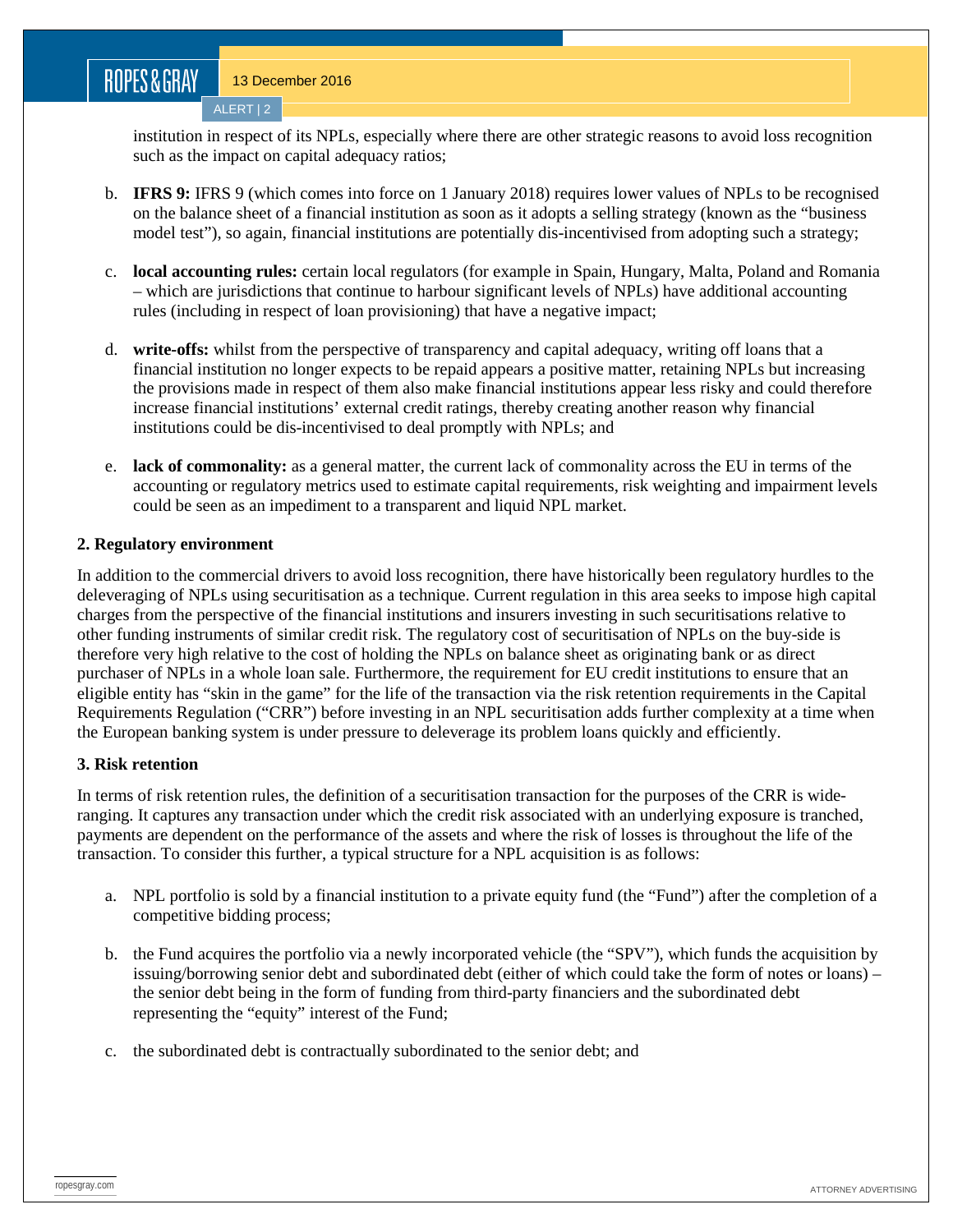## ROPES&GRAY

13 December 2016 ALERT | 3

d. collections from the NPL portfolio (whether by way of collections from the underlying borrowers or from disposals of the NPLs and/or the underlying properties, pursuant to an enforcement or otherwise) are applied in repayment of the senior and subordinated finance parties pursuant to an agreed priority of payments.

It is clear that the above structure involves a pool of exposures being funded by debt that is tranched, with the debt being dependent on cashflows from the underlying NPLs, with any losses from the NPL portfolio being throughout the life of the loan and being borne first by the subordinated debt. On the face of it, therefore, this is a securitisation for the purposes of the CRR, which requires an EU credit institution investing in the transaction (e.g., by way of the senior funding) to ensure that an eligible entity undertakes to retain (at risk to itself) a minimum of 5% of the overall risk for the life of the transaction, in an eligible form (usually this is effected by a holding of the first loss piece, or a vertical slice of the overall portfolio risk).

In the context of a NPL transaction, however, it is not immediately obvious which entity is the eligible entity to retain the risk. The CRR states that this can be either the original lender of the underlying loans, the sponsor of the transaction or the originator of the underlying loans. Taking each of these in turn - the original lender of the underlying loans is the financial institution selling the NPLs, so this is not relevant. The "sponsor" of the transaction has to be a regulated credit institution or investment firm, which would not be satisfied in respect of the Fund itself. A regulated manager of the Fund may qualify but would not typically be capitalised to fund a risk retention. Finally, the definition of "originator" is split so that, as well as capturing the "real" originator (i.e., the entity involved in the original creation of the loans or the seller of those loans if already transferred), it also captures an entity that buys the assets "for its own account and subsequently securitises them". While the SPV is not, strictly speaking, an originator, market practice has developed so that an entity like the entity providing the subordinated funding would be regarded as the originator, the analysis being that an "originator" includes an entity that purchases loans for the purpose of securitising them; the process of acquiring and securitising loans is often (and for good reasons) organised through special purpose vehicles; and the subordinated finance provider, whilst not purchasing the loans for the purposes of securitising them itself, can be said to be doing so through the SPV, an entity to which it provides the subordinated funding thus making it an originator.

We have seen varying approaches to documenting risk retention in the context of NPL securitisations. In our view, the analysis described above achieves substantive compliance with the risk retention requirement. However, for now, it should be recognised that there are other views.

#### **Legal and market environment**

One of the key factors in achieving a swift resolution of NPLs is the legal and judicial system within which the loans operate. The following obstacles (among others) should be considered:

- a. **low average recovery due to the long duration and high cost of the legal process –** especially in jurisdictions with high NPL ratios. This can be due to various factors, including regimes which allow debtors to apply for postponement orders (which are usually granted), or high taxes that are applicable upon a sale of underlying properties. There is significant variation across EU legal systems on this;
- b. **complexity of the insolvency law and proceedings –** it is not uncommon for the relevant proceedings to last longer than three years and in some jurisdictions over five years. The pricing differential between the onbalance sheet book value and the market value becomes all the more pronounced when lengthy recovery procedures are factored in (although countries like Italy are aware of this issue, and in Italy recent legislation has been introduced to seek to speed up the time to dispose and reduce the cost of doing so); and
- c. **lack of a securitisation law –** not all European jurisdictions have securitisation rules enshrined in civil law. Those without such rules suffer from reduced marketability.